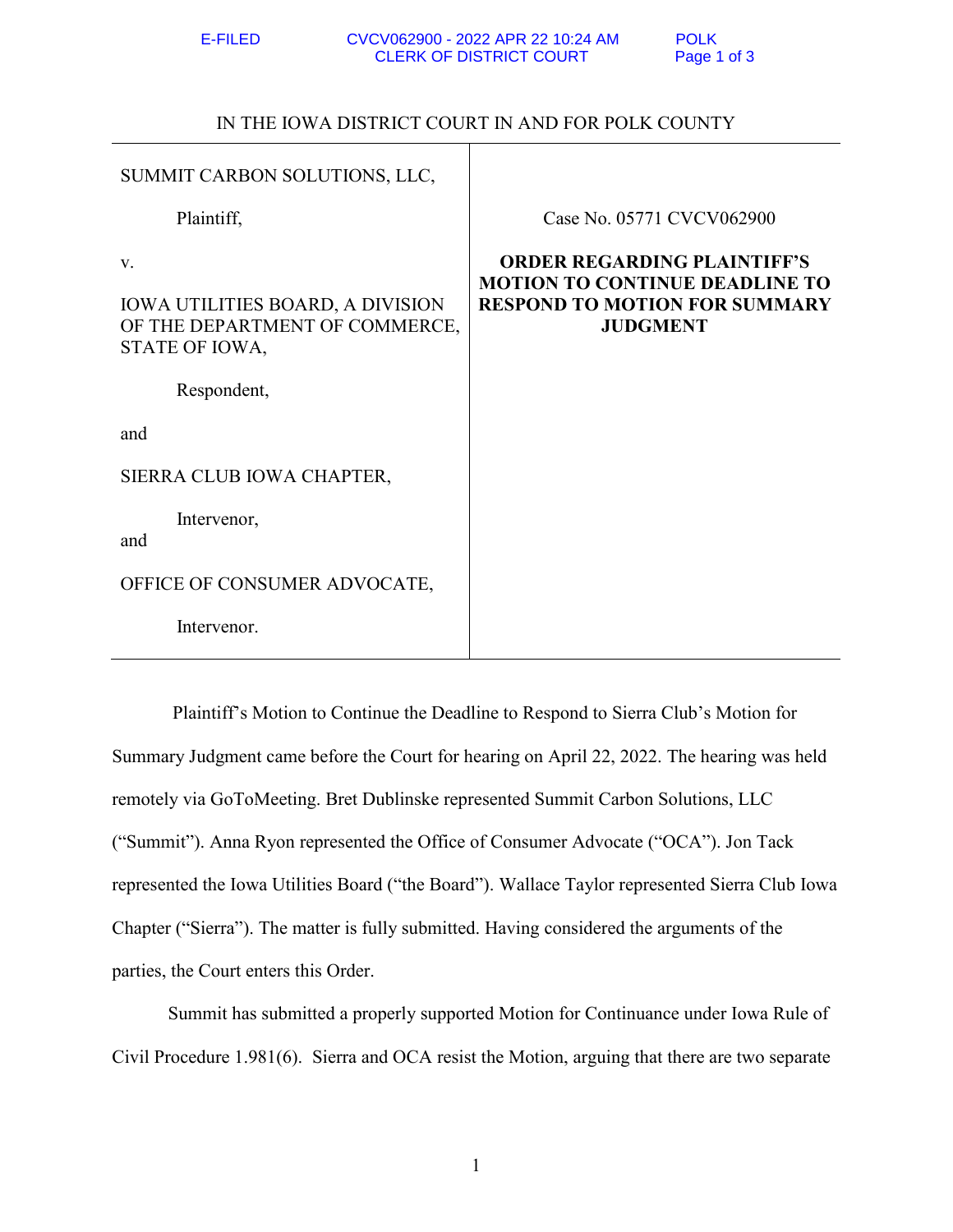## E-FILED CVCV062900 - 2022 APR 22 10:24 AM POLK CLERK OF DISTRICT COURT Page 2 of 3

grounds for granting summary judgment, and the evidence Summit seeks to procure via discovery applies to only one of the grounds.

 The Court cannot assume that summary judgment will, or will not, be granted on either or both grounds. Accordingly, Summit is entitled to gather evidence to support a resistance to both grounds. Further, the pending discovery requests were timely served, and, even with a delay, there is still sufficient time for the Court to rule on the Motion for Summary Judgment in advance of the scheduled trial on July 7, 2022.

 For the foregoing reasons, Summit's Motion for Continuance is GRANTED. Any resistances to the pending Motion for Summary Judgment shall be filed on or before May 12, 2022.

IT IS SO ORDERED.